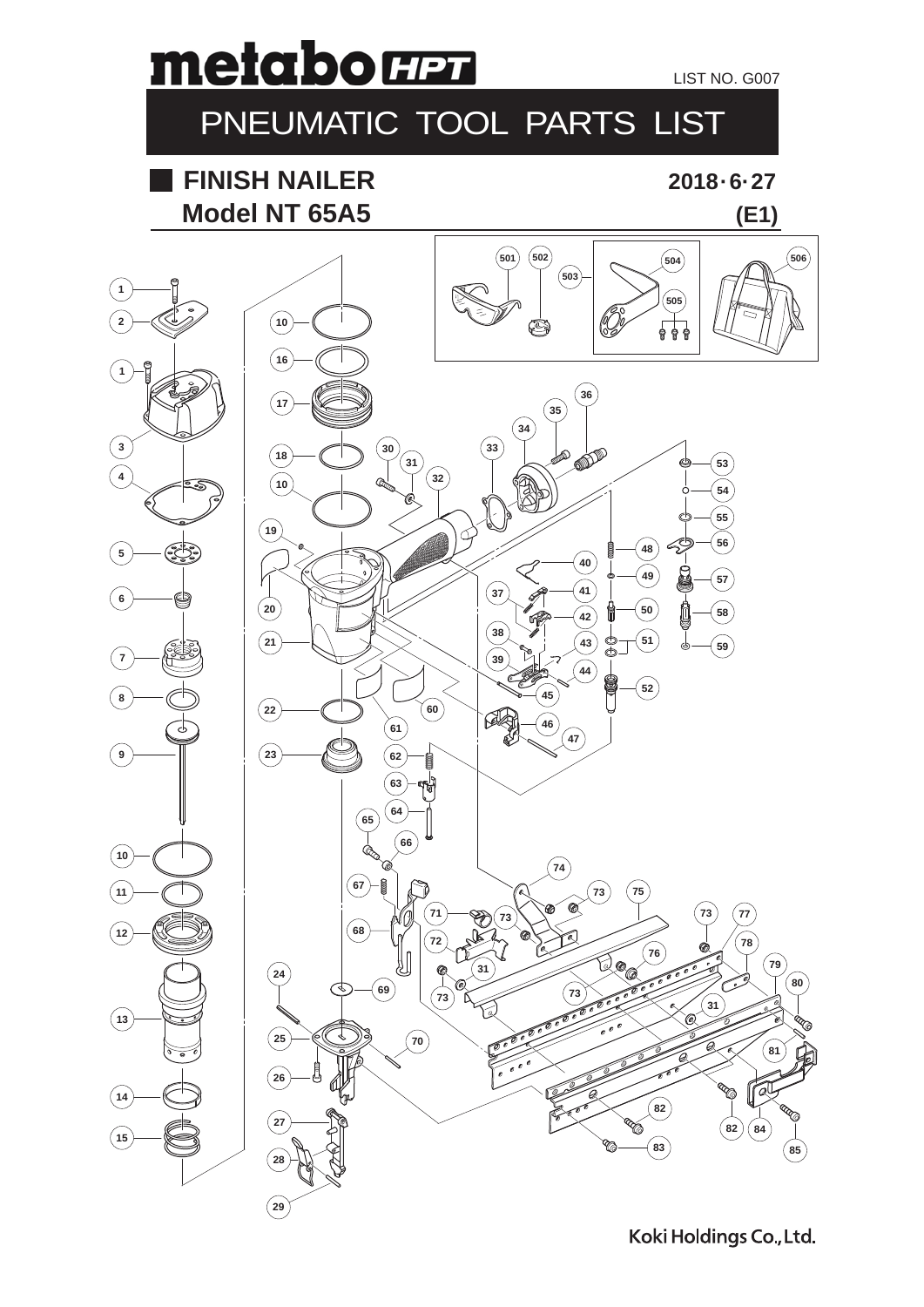| <b>PARTS</b><br><b>NT 65A5</b> |          |                                        |              |                               |  |  |  |
|--------------------------------|----------|----------------------------------------|--------------|-------------------------------|--|--|--|
| <b>ITEM</b><br>NO.             | CODE NO. | <b>DESCRIPTION</b>                     | NO.<br>USED  | <b>REMARKS</b>                |  |  |  |
| 1                              | 949757   | HEX. SOCKET HD. BOLT M5 X 20 (10 PCS.) | 6            |                               |  |  |  |
| 2                              | 876179   | <b>TOP COVER</b>                       | 1            |                               |  |  |  |
| 3                              | 889529   | <b>EXHAUST COVER</b>                   | 1            |                               |  |  |  |
| 4                              | 883892   | GASKET (F)                             | 1            |                               |  |  |  |
| 5                              | 886466   | <b>GASKET (C)</b>                      | 1            |                               |  |  |  |
| 6                              | 878539   | <b>EXHAUST VALVE</b>                   | 1            |                               |  |  |  |
| 7                              | 878026   | <b>HEAD CAP</b>                        | 1            |                               |  |  |  |
| 8                              | 876174   | <b>PISTON O-RING</b>                   | 1            |                               |  |  |  |
| 9                              | 889516   | <b>PISTON</b>                          | 1            |                               |  |  |  |
| 10                             | 885793   | O-RING (I.D. 64.5)                     | 3            |                               |  |  |  |
| 11                             | 877126   | <b>CYLINDER O-RING (D)</b>             | 1            |                               |  |  |  |
| 12                             | 876168   | <b>CYLINDER PLATE</b>                  | 1            |                               |  |  |  |
| 13                             | 885792   | <b>CYLINDER</b>                        | 1            |                               |  |  |  |
| 14                             | 876167   | <b>CYLINDER RING</b>                   | 1            |                               |  |  |  |
|                                | 876172   |                                        | 1            |                               |  |  |  |
| 15                             |          | <b>CYLINDER SPRING</b>                 |              |                               |  |  |  |
| 16                             | 877123   | <b>CYLINDER O-RING (A)</b>             | 1            |                               |  |  |  |
| 17                             | 877122   | <b>CYLINDER GUIDE</b>                  | 1            |                               |  |  |  |
| 18                             | 877124   | <b>CYLINDER O-RING (B)</b>             | 1            |                               |  |  |  |
| 19                             | 889216   | <b>SHAFT RING</b>                      | 1            |                               |  |  |  |
| 20                             | 890034   | <b>WARNING LABEL</b>                   | 1            |                               |  |  |  |
| 21                             | 889527   | <b>BODY ASS'Y</b>                      | 1            | <b>INCLUD.32</b>              |  |  |  |
| 22                             | 877125   | <b>CYLINDER O-RING (C)</b>             | 1            |                               |  |  |  |
| 23                             | 886434   | <b>PISTON BUMPER</b>                   | 1            |                               |  |  |  |
| 24                             | 949547   | <b>ROLL PIN D4 X 36 (10 PCS.)</b>      | 1            |                               |  |  |  |
| 25                             | 889512   | <b>NOSE ASS'Y</b>                      | 1            | <b>INCLUD.70</b>              |  |  |  |
| 26                             | 878181   | NYLOCK HEX. SOCKET HD. BOLT M5 X 16    | 4            |                               |  |  |  |
| 27                             | 889522   | <b>GUIDE PLATE</b>                     | 1            |                               |  |  |  |
| 28                             | 884323   | <b>LOCK LEVER</b>                      | 1            |                               |  |  |  |
| 29                             | 949685   | <b>ROLL PIN D3 X 20 (10 PCS.)</b>      | 1            |                               |  |  |  |
| 30                             | 949658   | HEX. SOCKET HD. BOLT M5 X 18 (10 PCS.) | 1            |                               |  |  |  |
| 31                             | 889024   | <b>WASHER</b>                          | 3            |                               |  |  |  |
| 32                             |          | <b>GRIP RUBBER</b>                     | 1            | SUPPLIED WITH ITEM NO.601,602 |  |  |  |
| 33                             | 886719   | <b>GASKET (D)</b>                      | 1            |                               |  |  |  |
| 34                             | 889528   | CAP (B)                                | 1            |                               |  |  |  |
| 35                             | 949821   | HEX. SOCKET HD. BOLT M5 X 16 (10 PCS.) | 3            |                               |  |  |  |
| 36                             | 890047   | AIR PLUG NPT 1/4                       | $\mathbf{1}$ |                               |  |  |  |
| 37                             | 889094   | <b>TRIGGER ARM SPRING</b>              | 2            |                               |  |  |  |
| 38                             | 889093   | <b>CHANGE ROD</b>                      | 1            |                               |  |  |  |
| 39                             | 889091   | <b>TRIGGER</b>                         | 1            |                               |  |  |  |
| 40                             | 889531   | <b>TRIGGER SPRING</b>                  | 1            |                               |  |  |  |
| 41                             | 889092   | <b>TRIGGER ARM</b>                     | 1            |                               |  |  |  |
| 42                             | 889095   | <b>CHANGE STOPPER</b>                  | 1            |                               |  |  |  |
| 43                             | 889081   | <b>LOCK PIN</b>                        | 1            |                               |  |  |  |
| 44                             | 887856   | <b>ROLL PIN D2.5</b>                   | 1            |                               |  |  |  |
| 45                             | 890030   | <b>TRIGGER PIN</b>                     | 1            |                               |  |  |  |
| 46                             | 889523   | <b>VALVE GUARD</b>                     | 1            |                               |  |  |  |
| 47                             | 887852   | ROLL PIN D3 X 45                       | 1            |                               |  |  |  |
| 48                             | 886725   | <b>PLUNGER SPRING</b>                  | 1            |                               |  |  |  |
| 49                             | 874436   | O-RING (P-4)                           | 1            |                               |  |  |  |
| 50                             | 884113   | PLUNGER (A)                            | 1            |                               |  |  |  |
|                                |          |                                        |              |                               |  |  |  |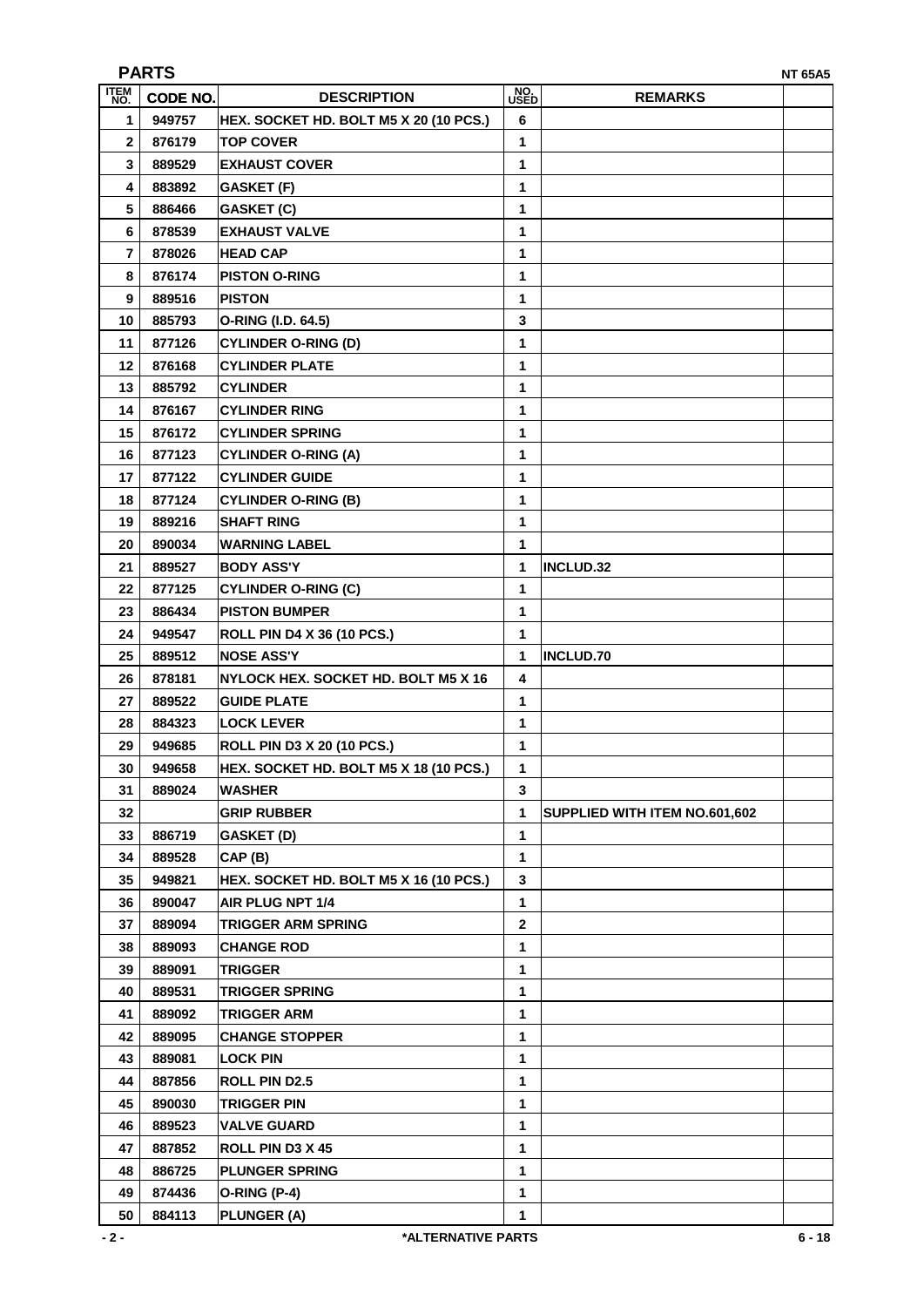| <b>PARTS</b><br><b>NT 65A5</b> |                 |                                         |              |                      |  |  |
|--------------------------------|-----------------|-----------------------------------------|--------------|----------------------|--|--|
| ITEM<br>NO.                    | <b>CODE NO.</b> | <b>DESCRIPTION</b>                      | NO.<br>USED  | <b>REMARKS</b>       |  |  |
| 51                             | 884112          | O-RING (I.D 10.7)                       | $\mathbf 2$  |                      |  |  |
| 52                             | 889530          | <b>VALVE BUSHING (A)</b>                | 1            |                      |  |  |
| 53                             | 888151          | <b>VALVE PACKING</b>                    | 1            |                      |  |  |
| 54                             | 875645          | <b>URETHANE BALL (C) D7.14</b>          | 1            |                      |  |  |
| 55                             | 875638          | <b>O-RING (S-12)</b>                    | 1            |                      |  |  |
| 56                             | 889110          | <b>VALVE PLATE</b>                      | 1            |                      |  |  |
| 57                             | 889225          | <b>TRIGGER VALVE BUSHING</b>            | 1            |                      |  |  |
| 58                             | 889098          | <b>TRIGGER PLUNGER</b>                  | 1            |                      |  |  |
| 59                             | 890032          | O-RING (I.D. 2.8)                       | 1            |                      |  |  |
| *<br>60                        | 890033          | <b>NAME PLATE</b>                       | 1            | <b>FOR HITACHI</b>   |  |  |
| 60                             | 890033M         | <b>NAME PLATE</b>                       | 1            | <b>FOR METABOHPT</b> |  |  |
| 61                             | 890035          | <b>LABEL</b>                            | 1            |                      |  |  |
| 62                             | 889513          | <b>PLUNGER (B) SPRING</b>               | 1            |                      |  |  |
| 63                             | 889514          | <b>PUSHING LEVER (C)</b>                | 1            |                      |  |  |
| 64                             | 889515          | PLUNGER (B)                             | 1            |                      |  |  |
| 65                             | 890031          | <b>NYLOCK BOLT M5 X 12</b>              | 1            |                      |  |  |
| 66                             | 889533          | SLEEVE (A)                              | 1            |                      |  |  |
| 67                             | 877873          | SPRING (B)                              | 1            |                      |  |  |
| 68                             | 889648          | <b>PUSHING LEVER</b>                    | 1            |                      |  |  |
| 69                             | 889511          | <b>BUMPER SHEET</b>                     | 1            |                      |  |  |
| 70                             | 949540          | ROLL PIN D2.5 X 20 (10 PCS.)            | 1            |                      |  |  |
| 71                             | 881755          | <b>RIBBON SPRING</b>                    | 1            |                      |  |  |
| 72                             | 889524          | <b>NAIL FEEDER</b>                      | 1            |                      |  |  |
| 73                             | 877371          | <b>NYLON NUT M5</b>                     | 6            |                      |  |  |
| 74                             | 889526          | <b>HANDLE ARM</b>                       | 1            |                      |  |  |
| 75                             | 889525          | <b>MAGAZINE COVER</b>                   | 1            |                      |  |  |
| 76                             | 884366          | <b>SLEEVE</b>                           | 1            |                      |  |  |
| 77                             | 889519          | <b>MAGAZINE (B)</b>                     | 1            |                      |  |  |
| 78                             | 889520          | <b>SPACER</b>                           | 1            |                      |  |  |
| 79                             | 889518          | <b>MAGAZINE (A)</b>                     | 1            |                      |  |  |
| 80                             | 949821          | HEX. SOCKET HD. BOLT M5 X 16 (10 PCS.)  | 1            |                      |  |  |
| 81                             | 949496          | <b>ROLL PIN D3 X 16 (10 PCS.)</b>       | $\mathbf{1}$ |                      |  |  |
| 82                             | 996399          | HEX. SOCKET HD. BOLT (W/FLANGE) M5 X 12 | 3            |                      |  |  |
| 83                             | 878540          | NYLOCK BOLT (W/FLANGE) M5 X 8           | $\mathbf{1}$ |                      |  |  |
| 84                             | 889521          | <b>MAGAZINE PROTECTOR</b>               | $\mathbf{1}$ |                      |  |  |
| 85                             | 949757          | HEX. SOCKET HD. BOLT M5 X 20 (10 PCS.)  | $\mathbf{1}$ |                      |  |  |
|                                |                 |                                         |              |                      |  |  |
|                                |                 |                                         |              |                      |  |  |
|                                |                 |                                         |              |                      |  |  |
|                                |                 |                                         |              |                      |  |  |
|                                |                 |                                         |              |                      |  |  |
|                                |                 |                                         |              |                      |  |  |
|                                |                 |                                         |              |                      |  |  |
|                                |                 |                                         |              |                      |  |  |
|                                |                 |                                         |              |                      |  |  |
|                                |                 |                                         |              |                      |  |  |
|                                |                 |                                         |              |                      |  |  |
|                                |                 |                                         |              |                      |  |  |
|                                |                 |                                         |              |                      |  |  |
|                                |                 |                                         |              |                      |  |  |
| $6 - 18$<br>*ALTERNATIVE PARTS |                 |                                         |              |                      |  |  |